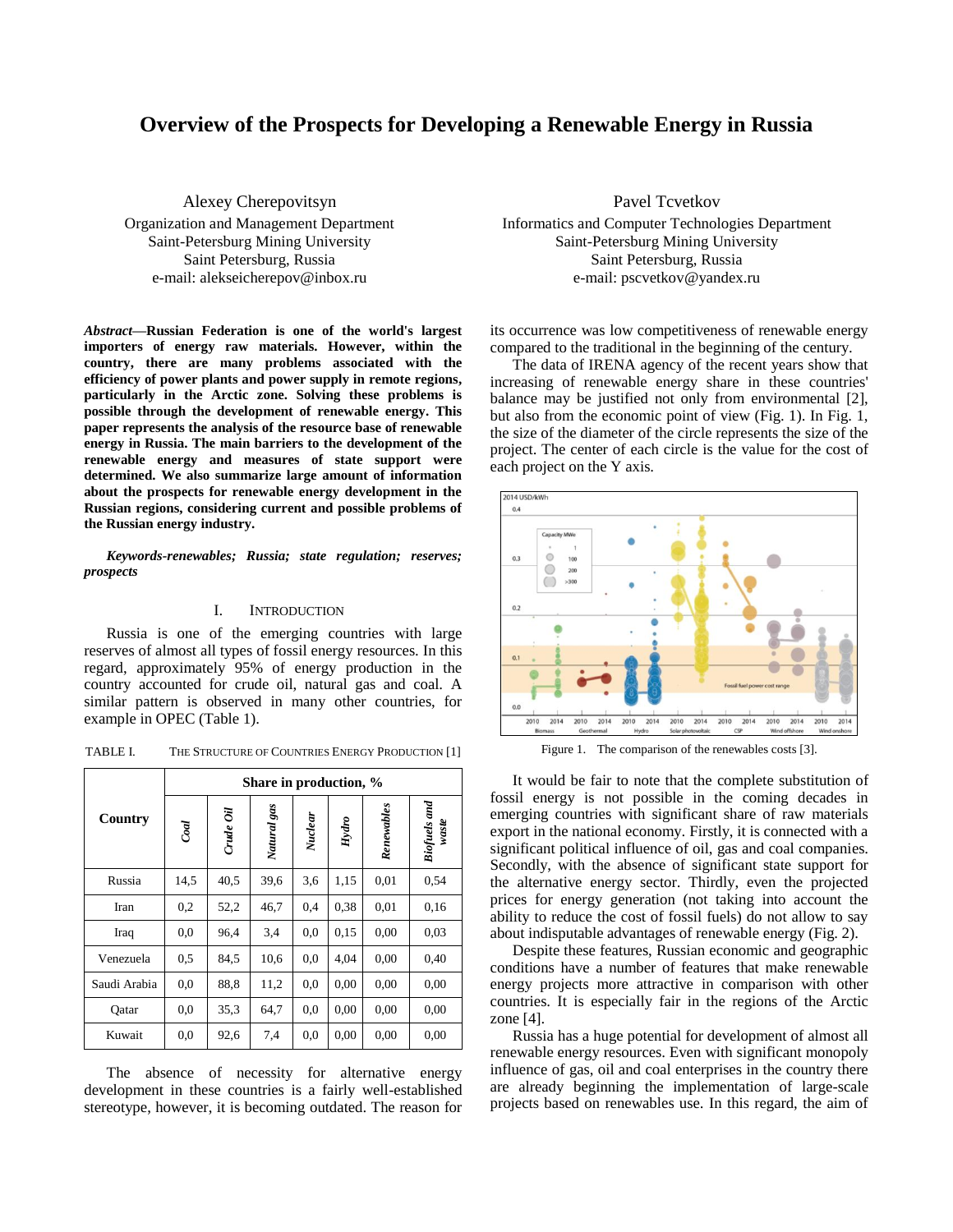this paper is to analyze the trends and prospects for development of the various sectors of renewable energy in Russia.



Figure 2. The forecast of the electricity generation costs [3].

## II. MATERIALS, METHODS AND ASSUMPTIONS

The prospects for renewable energy development in Russia are defined by four key factors:

1. Availability of necessary resources. In the case of renewables, it is climatic conditions, which determine the feasibility and effectiveness of the use of certain energy facilities in the region.

2. State regulation. As a rule, any state policy in the field of renewable energy development could be supporting or neutral. In both cases, the implementation of the renewable projects is possible; however, the neutral policy could create a lag of country's technical and technological base development.

3. The region's energy supply scheme. There are two main directions for renewable energy development. Firstly, to replace existing energy facilities operating on fossil fuel. Secondly, for providing energy for remote regions with lack of infrastructure.

4. The presence of already implemented projects. This factor is of particular importance for Russia in connection with the current import substitution strategy aimed at the development of national technology innovations. In other words, Russia's regions do not have access to the best international technologies and are forced to rely on the most successful projects implemented in the country.

Today in Russia, major part of operating power plants using renewable energy sources are small. Several major projects are underway.

The materials for this research were scientific publications, statistical reports of national and international agencies, the results of natural and climatic conditions observations of the regions of Russia.

## *A. Renewable Energy Resources of Russia*

Russia has significant resource potential for the development of renewable energy (Table 2). However, this potential is relatively evenly distributed across the country's area, which total square is 17.1 mln km2.

The most promising areas for the development of solar energy are located in the Caucasus Mountains, on the border with Mongolia and near the Vladivostok city. In these areas, the average annual daily amount of solar radiation falling on the surface with the angle equal to the latitude ranges is from 4 to 5,5 KWh / m2 per day (Fig. 3).

TABLE II. RESOURCE POTENTIAL OF RENEWABLES IN RUSSIA

| Type of power plant  | Potential resources, bil.<br><b>KWh/vear</b> |  |  |
|----------------------|----------------------------------------------|--|--|
| Solar (Fig. $3$ )    | 3                                            |  |  |
| Wind $(Fig. 4)$      | 32.6                                         |  |  |
| Geothermal (Fig. 5)  | 335                                          |  |  |
| Bio (Fig. $6, 7$ )   | 69                                           |  |  |
| Small Hydro (Fig. 8) | 205                                          |  |  |
| Large Hydro (Fig. 8) | 61.6                                         |  |  |



Figure 3. Solar power in Russia, KWh/m2 per day [5].

According to some estimates the duration of sunshine in areas near the southern border of Russia is more than 2 thousand hours per year. In central Russia from 1700 to 2000 per year, in the northern regions is less than 1700.

Also, near the southern border of Russia has a certain resource potential of wind energy. Fig. 4 shows the annual specific technical potential of wind energy at a height of 30 meters defined in MWh / year.



Figure 4. Wind power in Russia, MWh per year [5].

The greatest resource potential for the development of wind energy has the Arctic zone, in particular coastal areas where is no developed energy infrastructure. Maximum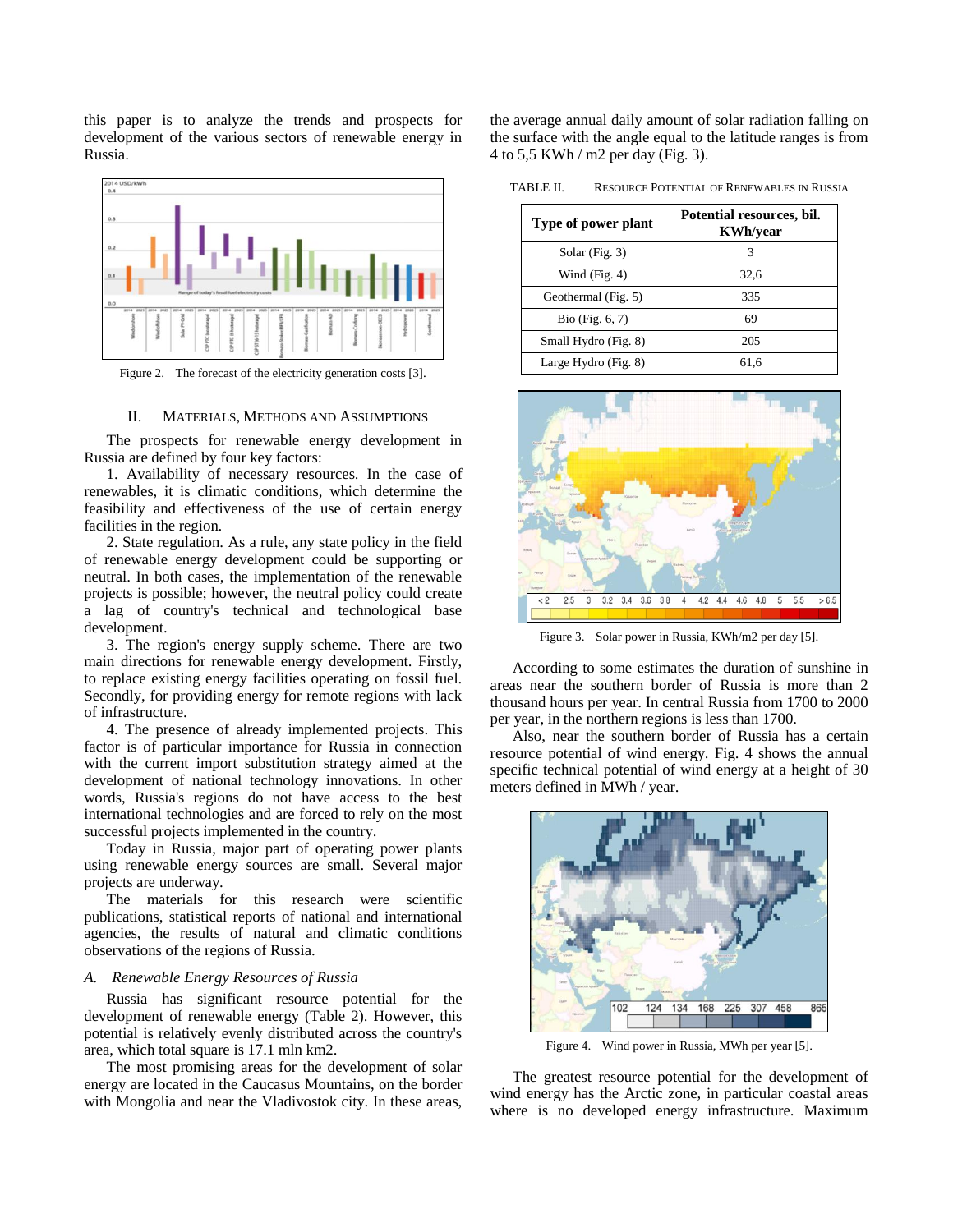annual average wind speed is observed along the shores of the Barents, Kara, Bering and Okhotsk seas (over 6 m / s).

Exploration of geothermal resources began in the USSR on the territory of Kamchatka. To date, almost all geothermal potential of Russia is explored (Fig. 5 - according to information of the "Geothermal energy society"). The greatest resources found on the territory of Kamchatka (127 volcanoes, 150 groups of thermal springs) and the Kurile Islands.



Figure 5. Geothermal power in Russia.

Also in the central part of Russia, forest resources are common. Forest is the main raw material for bioenergy industry (Fig. 6).



Figure 6. Forests in Russia.



Figure 7. Peatlands of Russia, % from area square [7].

In addition to wood bio-resources include peat, which is a low-calorie fossil fuel. Russia possesses 30% of total world peat researves, which are spread across the country relatively evenly (Fig. 7).

The resource potential of the peat industry in Russia, to date, is inexhaustible. The annual replenishment of its reserves is more than 250 mln.t., while the production volumes do not exceed 1.5 million tons in last ten years (maximum production volumes were reached in the middle of the last century - 180 million tons per year) [6].

Most of the hydropower potential resources are located in remote regions of Russia, Central and Eastern Siberia and the Far East, as well as in the North Caucasus and in the west of the Urals (Fig. 8).



Figure 8. Hydropower of Russia, relative assessment.

The Far East and Eastern Siberia together have over 80% of the country's hydropower potential.

# *B. State Regulation*

Russia is actively developing the legislative framework in the field of increasing the availability of renewable energy, as well as to improve their competitiveness in comparison with fossil fuels. There were three Federal law and more than seven orders of various government bodies in this area.

These documents determined the list of renewable energy sources, their status in the Russian energy sector, measures to support energy companies operating in the renewable energy, described the forward-looking indicators of this energy sector development (Table 3) and a list of the regions for the implementation of promising projects.

| Year | Solar | Wind | Mini Hydro |
|------|-------|------|------------|
| 2014 | 120   |      | 18         |
| 2015 | 140   | 51   | 26         |
| 2016 | 200   | 50   | 124        |
| 2017 | 250   | 200  | 124        |
| 2018 | 270   | 400  | 141        |
| 2019 | 270   | 500  | 159        |
| 2020 | 270   | 500  | 159        |
| 2021 |       | 500  |            |
| 2022 |       | 500  |            |
| 2023 |       | 500  |            |
| 2024 |       | 399  |            |

TABLE III. FORECAST OF NEW CAPACITIES COMMISSIONING, MW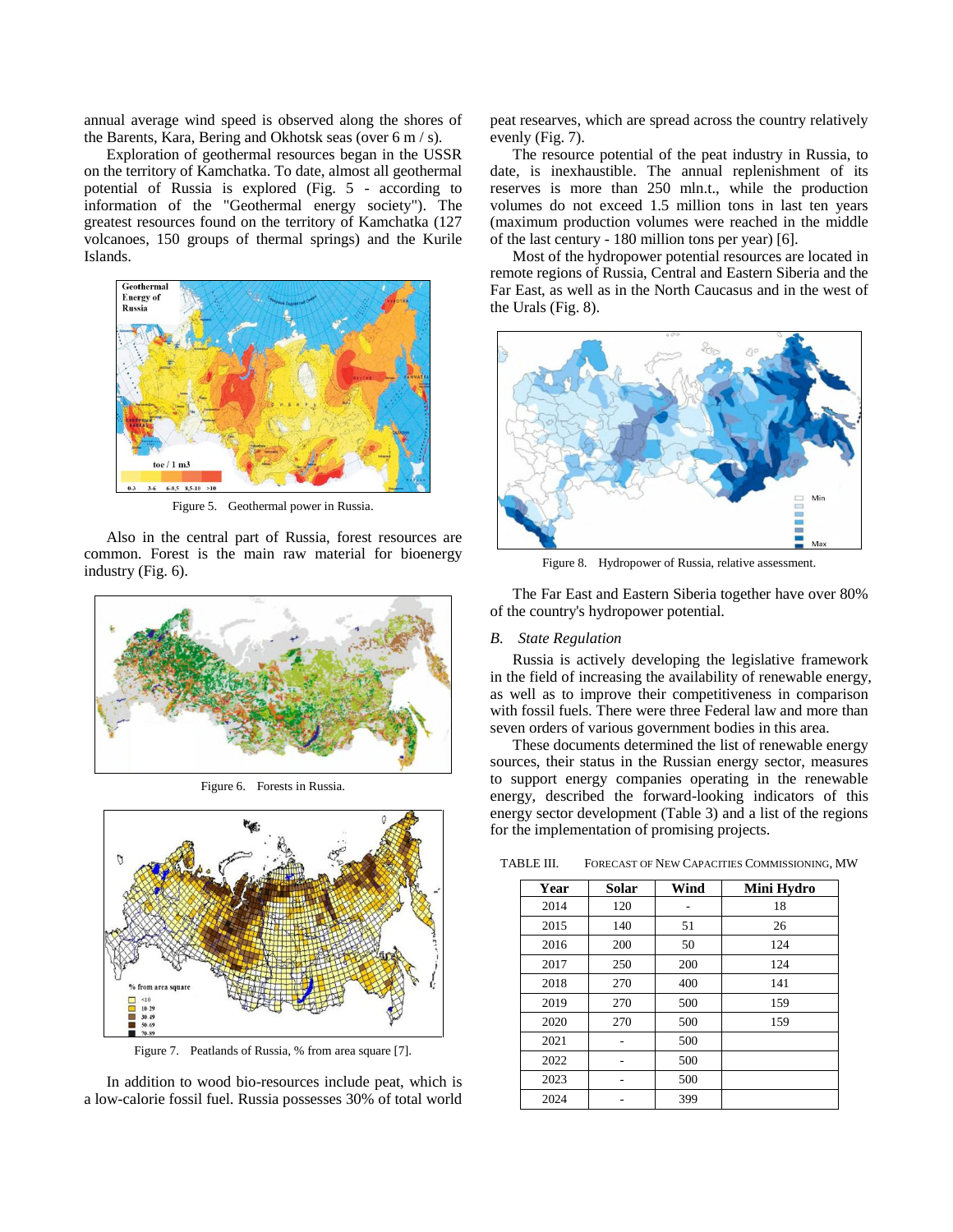The main measures to support alternative energy in Russia are:

1. Grants for the implementation of regional development programs of electric generation based on renewables.

2. Grants to organizations for the construction of generating facilities with using renewables.

3. Tariff regulation mechanism of energy purchase and sale produced with using renewables.

4. Exempt of organizations from paying taxes on the property (for 5 years) in relation to facilities, functioning based on renewables.

5. Provision of credit for companies investing in the construction of generating facilities operating on renewables.

To support the import substitution strategy in the renewable energy sector Russian government has set the target value of the "localization" indicator. This indicator shows the extent of the Russian equipment use for project implementation. The most stringent requirements are set on the localization of the solar plants: 50% in 2014-2015, 70% in the 2016-2024. For wind and hydroelectric power plants in 2019 (2018) - 2024 it is expected to achieve 65% of the localization.

Thus, Russia has developed a specific regulatory framework supporting renewable energy development. However, there are no strict requirements for the use of environmental technologies in Russian energy. Also, no significant taxes on pollutants emission. Environmental legislation - a key driver for development of alternative energy is in the process of formation in Russia [8].

## *C. Energy Supply in Russia*

Fig. 9 shows Russian regions with the centralized (red), decentralized (yellow) power supply and areas with independent energy infrastructure (green).



Figure 9. Energy supply in Russia.

"Centralized energy supply" means the presence of the gas infrastructure. The green area is supplied by local power plants, which, in some cases, built in Soviet times. At the same time, many regions of green area do not have access to the energy (more than 80% of the territory). In other words, the development of renewable energy is essential for more than 70% of the Russian territory [9]. This applies particularly to the Arctic regions [10].

The development of the centralized power supply in the direction of Yakutia and beyond is not foreseen in the coming years.

#### III. RESULTS AND DISCUSSION

Russia has significant resource potential for the development of all types of alternative energy sources. Despite the fact that the share of renewable energy production in the energy balance of the country less than 1%, it occupies an important place in public policy documents in recent years [11]. In accordance with these documents the share of renewable energy in Russia's balance may be about 20% in 2024.

Despite the ambitious plans for the development of alternative energy, the analysis of the real trend of recent years does not allow to speak about the achieving most of planned indicators [12]. For example, the total capacity of power plants on renewable energy projects, which receive state support, is two times lower than planned (see Fig. 10).



Figure 10. Selected for state support projects 2013-2015.

The most intensive growth is observed in the solar energy sector, despite some shortage of materials and components. Failure of wind and hydro energy projects associated with the limitation of critical CAPEX for the construction of 1 kW capacity (Table 4), as well as the requirements for the rate of projects' localization.

TABLE IV. CRITICAL CAPEX, RUR

| Year | Solar  | Wind   | Mini<br>Hydro |
|------|--------|--------|---------------|
| 2014 | 116451 | 65762  | 146000        |
| 2015 | 114122 | 110000 | 146000        |
| 2016 | 111839 | 109890 | 146000        |
| 2017 | 109602 | 109780 | 146000        |
| 2018 | 107410 | 109670 | 146000        |
| 2019 | 105262 | 109561 | 146000        |

The main factor determining the lag between real and planned indicators of alternative energy is the low development of the country's technological base. In other words, the development of the necessary materials production capacity occurs with a lag [13]. In connection with this, the plan of wind and hydro power plants capacity commissioning in the 2017-2019 is unfeasible. The most probable is the scenario where the share of renewables in the